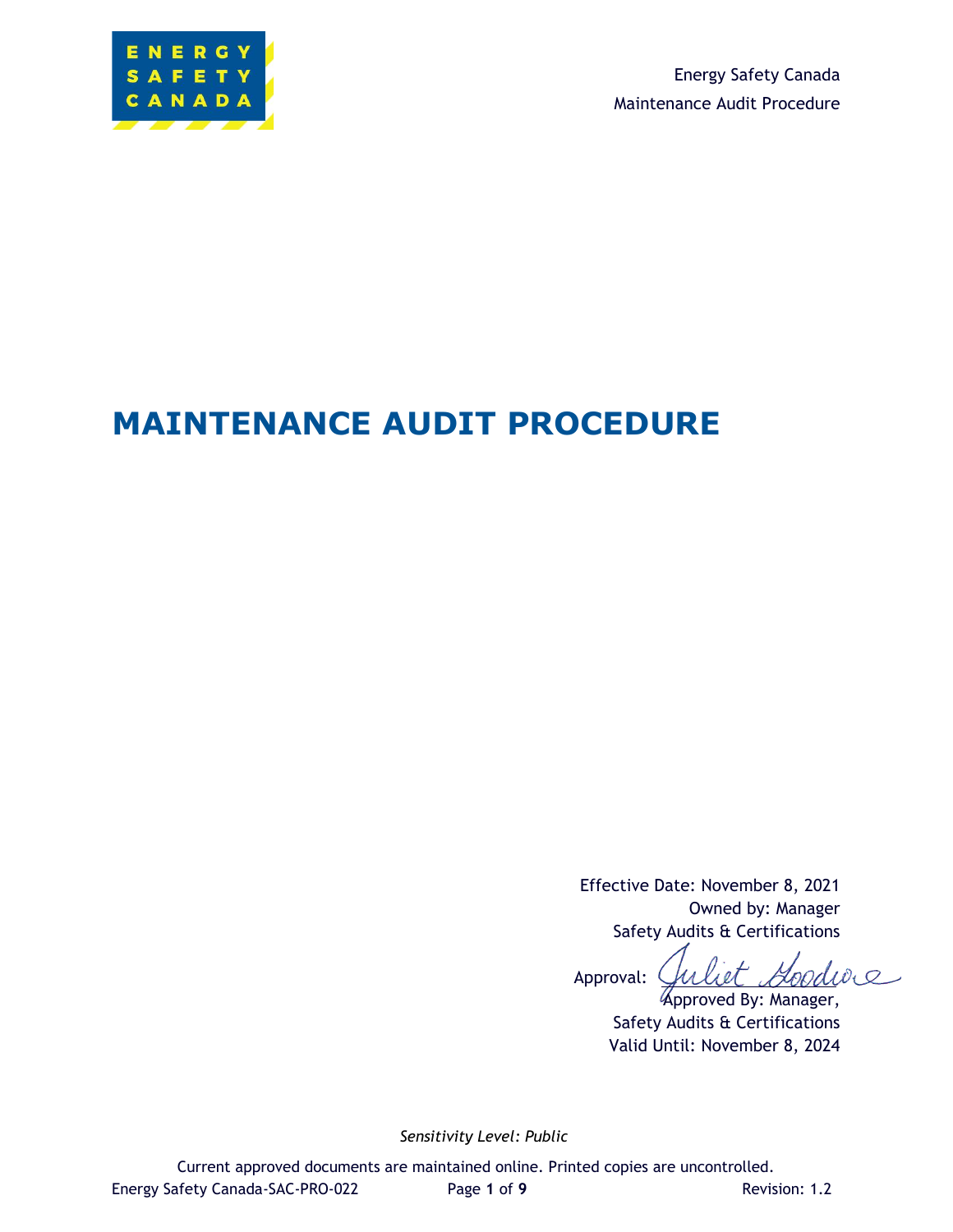

### **SUMMARY OF CHANGES**

This Summary shows:

- All changes from last approved and published document
- The location within the document where the changes have been made

| <b>Version</b> | Date                 | Author(s)       | <b>Revision Notes</b>                                                                                                                                                                                  |
|----------------|----------------------|-----------------|--------------------------------------------------------------------------------------------------------------------------------------------------------------------------------------------------------|
| 1.0            | December 11,<br>2018 | Melissa Mass    | This is the first revision of the<br>Maintenance Audit Procedure.<br>This revision brings the Procedure<br>template into alignment with the<br>templates used by the Governing<br>Documents Framework. |
| 1.1            | June 10, 2020        | Melissa Mass    | Removed Safety Survey from<br>Section 3.0 as a maintenance<br>option and reformatted entire<br>document.                                                                                               |
| 1.2            | November 8,<br>2021  | Julie Remington | 3 Year review - Removed<br>responsibilities within the report<br>as there was already a table<br>within the policy.                                                                                    |

R Requirements changed in the new revision will be identified with a revision triangle beside it.

### **SUMMARY OF REVIEWERS**

The following people were involved in the review of this Procedure.

| <b>Name</b>     | <b>Position</b>                                     |
|-----------------|-----------------------------------------------------|
| Juliet Goodwin  | Manager, Safety Audits and Certifications           |
| Julie Remington | Quality Assurance, Safety Audits and Certifications |

*Sensitivity Level: Public*

Current approved documents are maintained online. Printed copies are uncontrolled. Energy Safety Canada-SAC-PRO-022 Page 2 of 9 Revision: 1.2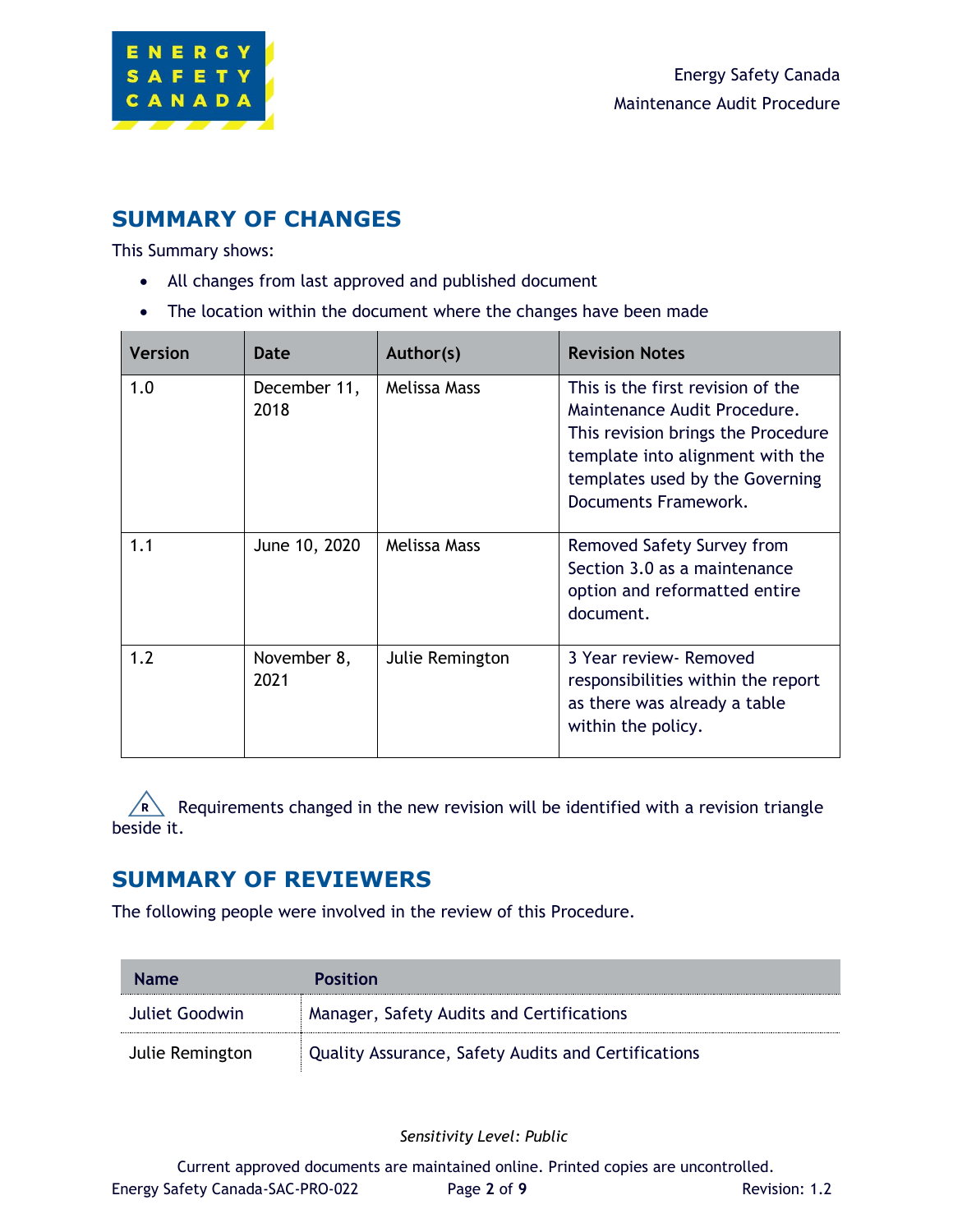

### **TABLE OF CONTENTS**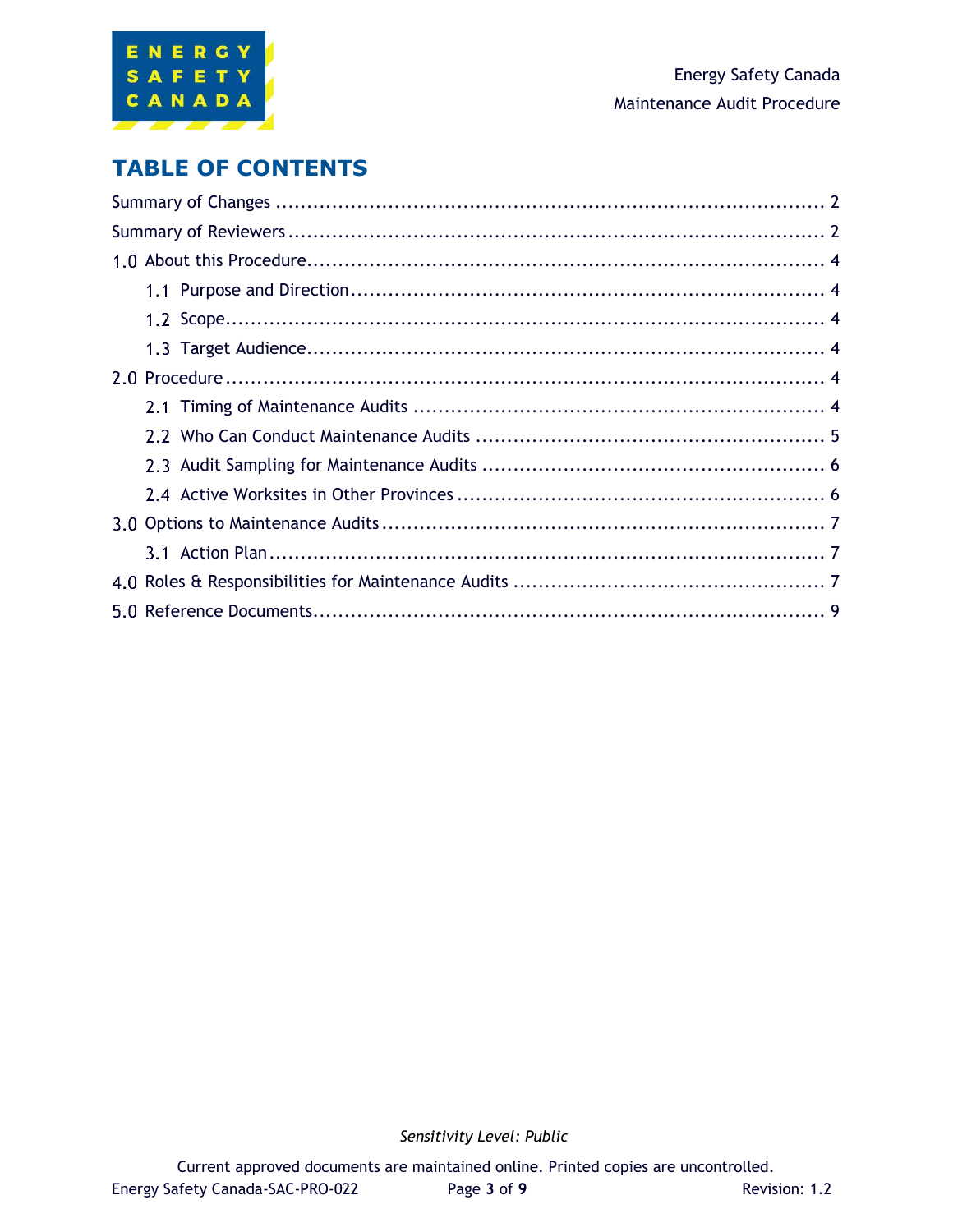

### **ABOUT THIS PROCEDURE**

#### $1.1$ **Purpose and Direction**

An employer must complete an annual Certificate of Recognition (COR) maintenance audit to:

- maintain the status of their COR
- remain eligible for any associated provincial government financial incentives<sup>1</sup>

#### $1.2$ **Scope**

Continuous health and safety program evaluations are an essential part of the COR program. The maintenance audit procedure was developed as a guideline to provide information to maintain a company's COR during the two non-certification years.

#### $1.3$ **Target Audience**

The target audience for this document is all Energy Safety Canada personnel in any work location. This includes:

- All Energy Safety Canada employees, contract workers, consultants and agents
- All certified Energy Safety Canada Auditors and approved corporate auditors involved in Certificate of Recognition audits

Throughout this document, the terms "Energy Safety Canada" and "Energy Safety Canada personnel" are used to refer to the target audience.

## 2.0 PROCEDURE

#### $2.1$ **Timing of Maintenance Audits**

- 2.1.1 Audits must be conducted during times of the year when work activities are at their highest.
- 2.1.2 Maintenance audits should have data gathering activities completed by the employer's anniversary date on their COR certificate or by the end of the quarter the anniversary date falls in (Q1, Q2, Q3 or Q4).
- 2.1.3 If the anniversary date falls in the last month of the year, data gathering activities must be completed prior to the end of the calendar year.
- 2.1.4 If data gathering activities go beyond the calendar year, the audit would be deemed invalid and the employers COR cancelled.
	- If this occurs, a new certification audit would need to be conducted to recertify the employer's COR. This audit would need to be conducted by an Energy Safety Canada external auditor.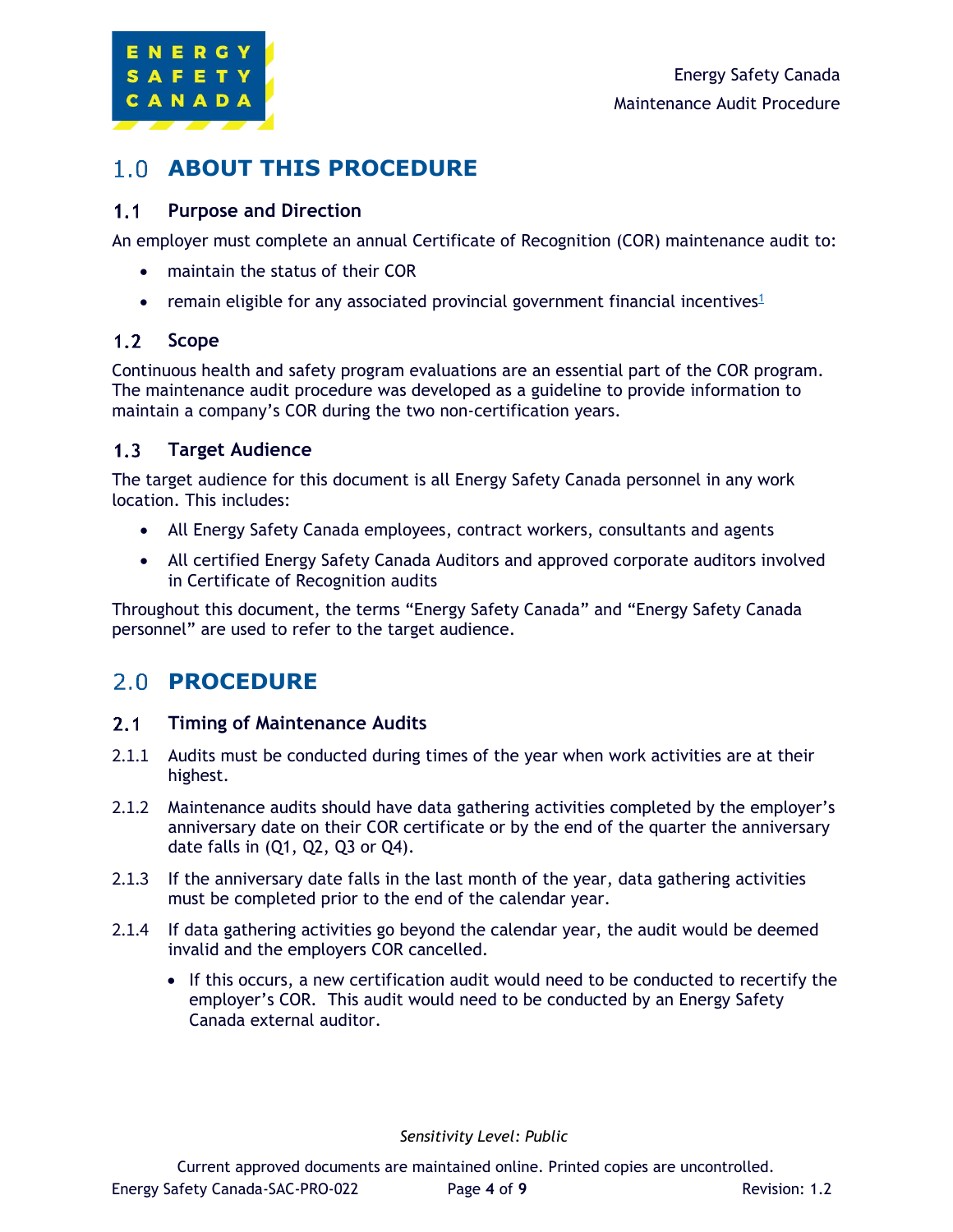

- 2.1.5 Data gathering activities must be completed within 45 days of the audit start date and before December 31 of the maintenance year.
	- In extenuating circumstances, where the auditor requires more time to complete on-site data gathering activities, prior approval may be requested of Energy Safety Canada and the governing body. This approval is not guaranteed. Such extensions may only be applied for the 45-day collection window and not go beyond December 31.
- 2.1.6 A completed audit report must be submitted to Energy Safety Canada within 21 days from the last day of onsite data gathering activities.
	- In extenuating circumstances, where the auditor requires more time to complete report writing, prior approval may be requested of Energy Safety Canada and the governing body. This approval is not guaranteed.
- 2.1.7 Corrections of any deficiencies identified in the audit report as a result of the Quality Assurance (QA) review, must be submitted within 15 days from the feedback date. This cycle of QA review and report resubmission may take up to 90 days total.
	- In extenuating circumstances, where the auditor requires more time to complete corrections of the deficiencies, prior approval may be requested of Energy Safety Canada and the governing body. This approval is not guaranteed.
- 2.1.8 An employer may choose to recertify early by conducting an external audit in a maintenance year.<sup>≧</sup>

#### $2.2$ **Who Can Conduct Maintenance Audits**

- 2.2.1 COR maintenance audits can be conducted by:
	- An Energy Safety Canada certified external auditor.
	- An Energy Safety Canada certified internal auditor for the employer seeking the Maintenance Audit.
	- An external or internal auditor candidate seeking auditor certification through Energy Safety Canada's Certified Health and Safety Auditor Program.
	- In circumstances where there is shared ownership between employers, a certified internal auditor for one employer may wish to complete the SAC-CFT-095 Internal Auditor for Multiple Companies Application form and the SAC-CFT-020 Application to Conduct a Group Audit of Related Employers.
	- Internal auditors are not permitted to perform audits on multiple employers unless they apply for and are approved to do so.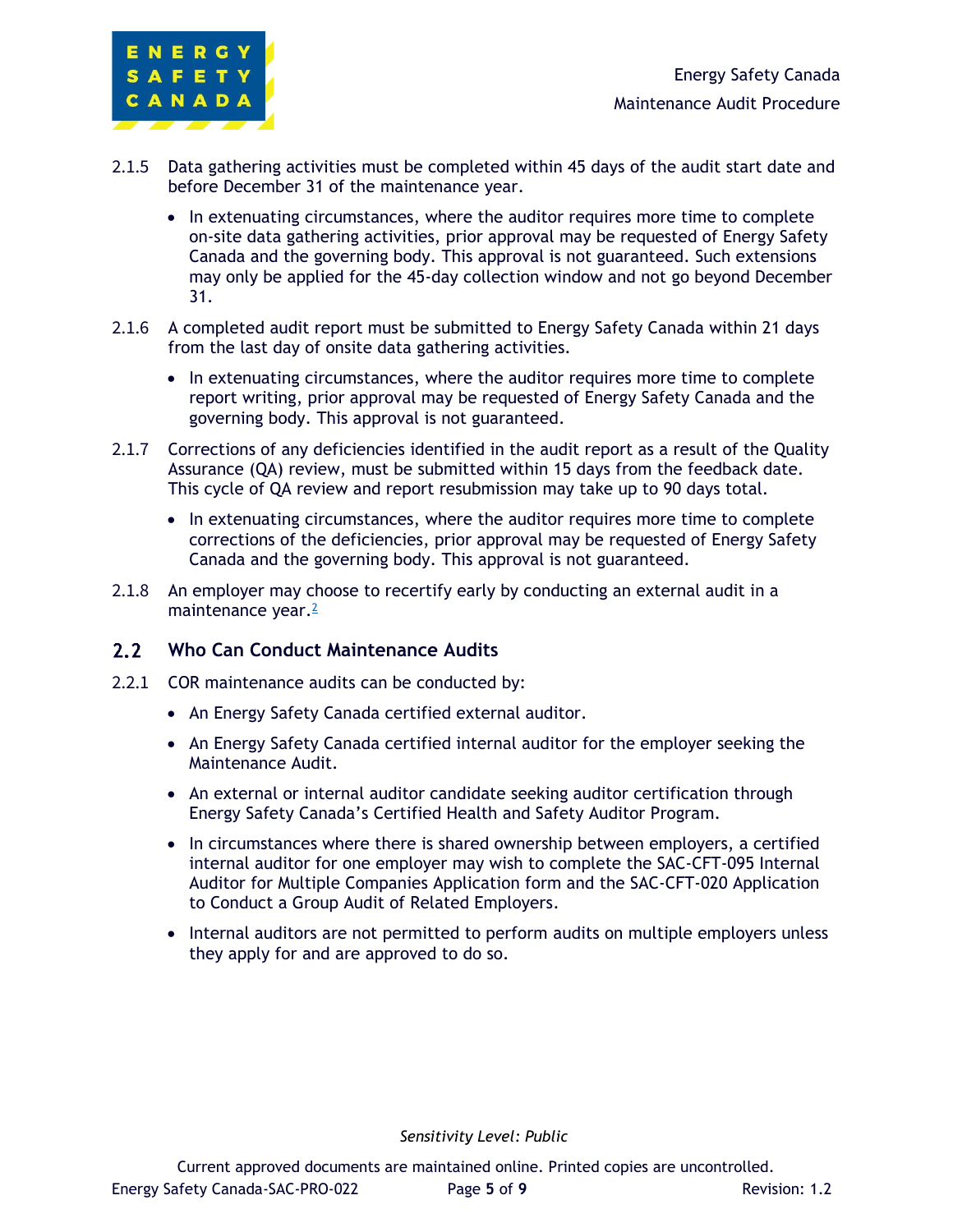

#### $2.3<sup>°</sup>$ **Audit Sampling for Maintenance Audits**

- 2.3.1 Maintenance audits must be conducted on active work sites.
	- Workplace activities must be representative of the employer's operations, including fixed and field sites as appropriate to the nature of their work.
	- An employer operating in seasonal industries, temporary worksites, or who experience frequently changing activity levels due to changes in the general economic conditions may audit based on their best estimate of high to medium activity. The employer must still have at least one active worksite.
	- An employer acquiring or developing new operations, such as additional industries, new facilities, or new services offered, may be required to perform a certification audit instead of a maintenance audit. Such changes must be communicated to Energy Safety Canada prior to registration of the audit.
- 2.3.2 An employer experiencing a significant reduction in their operations, to the point where they have no active worksites, or where their activity level is so low that it is no longer representative, may still conduct a maintenance audit with prior approval. Energy Safety Canada will grant this approval if the employer can demonstrate that this impact is temporary and not a shift in what would be considered a new normal in worksite activities.
- 2.3.3 The maintenance audit must cover the same scope of operations as the original certification audit.
	- This includes certification audits that covered multiple industry classifications, multiple WCB accounts, or provincial jurisdictions.
	- This does not include a certification audit carried out as a group audit of related employers where maintenance audits can be carried out on individual employers<sup>3</sup>.
	- An employer who acquires new operations (e.g. additional industries, new facilities, etc.) may require a new external audit to certify the expanded scope of their business. Energy Safety Canada must be notified immediately if there is such a change.

#### $2.4$ **Active Worksites in Other Provinces**

2.4.1 An employer or auditor may apply to Energy Safety Canada using the SAC-CFT-049 application to extend the audit scope to include field sites located in other provinces. Such a request may be made only if there are no active field sites within the provinces they are maintaining a COR.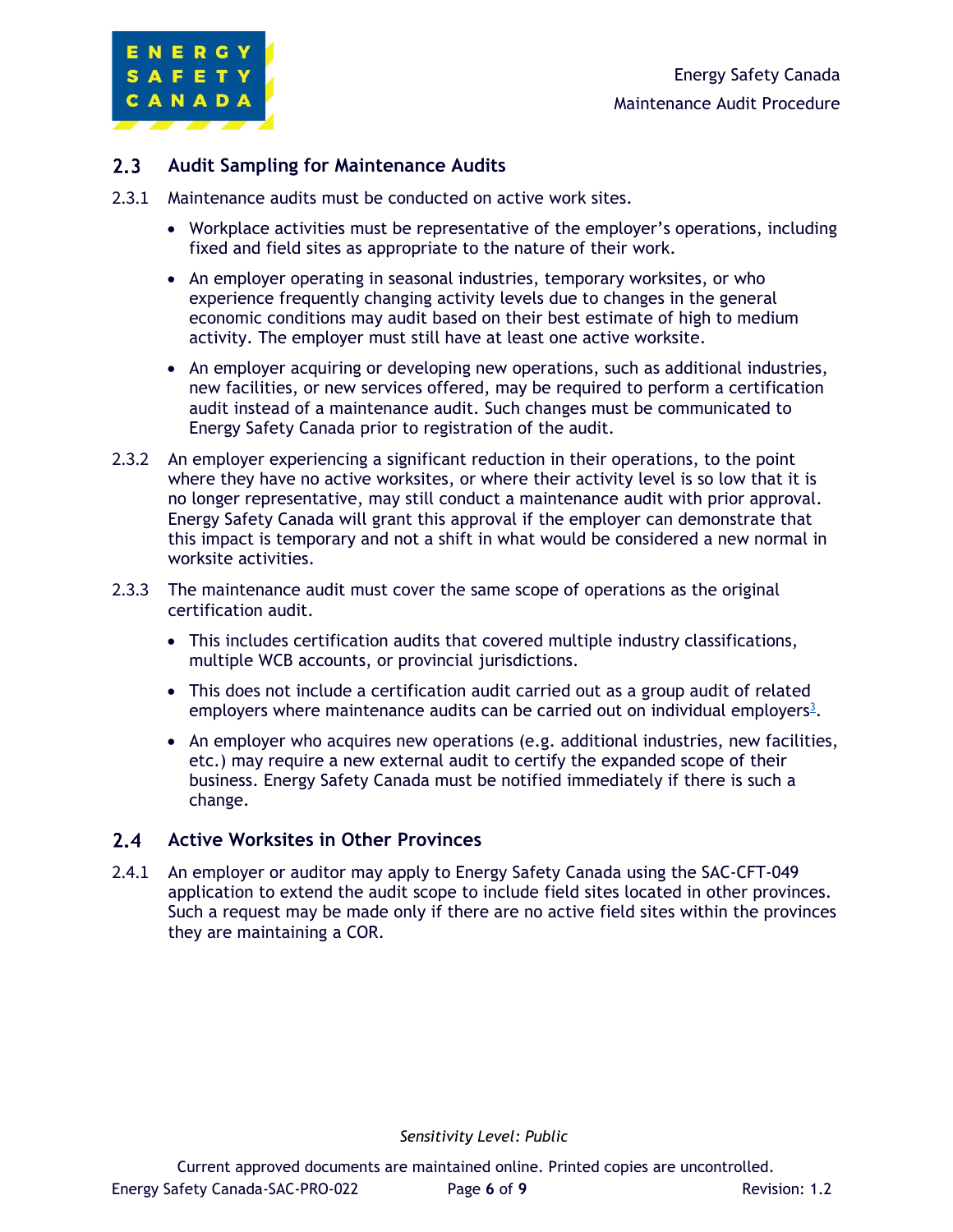

## $\sqrt{R1}$

**R3**

### **OPTIONS TO MAINTENANCE AUDITS**

There is an audit option that may be used in place of the maintenance audit. This is available for employers who meet the pre-set criteria.

#### $3.1$ **Action Plan**

3.1.1 To be eligible for an Action Plan, in lieu of a maintenance audit, an employer must request approval from Energy Safety Canada by January 31. To use an Action Plan to maintain their COR the company must meet necessary requirements outlined in SAC PRO-013.

### **ROLES & RESPONSIBILITIES FOR MAINTENANCE AUDITS**

| <b>Employer</b> | Selects one of the following to conduct the maintenance audit:<br>$\bullet$<br>$\circ$ An employee who has recently completed the Energy Safety<br>Canada auditor training, or<br>$\circ$ Contract the services of an Energy Safety Canada certified<br>external auditor.<br>Ensures they arrange for their audit to be completed by their<br>anniversary date on their COR certificate or within the quarter that<br>their anniversary date falls in.<br>Provides the auditor with the necessary information required to<br>complete their audit.<br>Submit all required fees to Energy Safety Canada.<br>$\bullet$                                                                                                                                                                                                                                                                                                                                                                                                                                                                                                                                                                   |
|-----------------|----------------------------------------------------------------------------------------------------------------------------------------------------------------------------------------------------------------------------------------------------------------------------------------------------------------------------------------------------------------------------------------------------------------------------------------------------------------------------------------------------------------------------------------------------------------------------------------------------------------------------------------------------------------------------------------------------------------------------------------------------------------------------------------------------------------------------------------------------------------------------------------------------------------------------------------------------------------------------------------------------------------------------------------------------------------------------------------------------------------------------------------------------------------------------------------|
| <b>Auditor</b>  | Initiates a plan with the Employer regarding the scope of the audit.<br>Registers the audit with Energy Safety Canada.<br>Auditors may include an audit plan proposing an interview and work<br>$\bullet$<br>site sampling to confirm compliance to Energy Safety Canada<br>standards as part of the audit registration process.<br>Uses the current Energy Safety Canada COR audit protocol to conduct<br>$\bullet$<br>the audit.<br>Ensures that the onsite data gathering activities do not exceed 45<br>days.<br>Submits the completed audit report to Energy Safety Canada within<br>21 days of the last day data gathering.<br>Addresses any deficiencies identified in the audit QA review within 15<br>$\bullet$<br>days of notification.<br>Communicate to Energy Safety Canada if any major changes to the<br>scope of the Audit occurs. (E.g., Audit type, adding or removing WCB<br>account information, start dates)<br>Provides the employer with the final audit report.<br>$\bullet$<br>The final audit report is provided after the audit QA review is<br>$\bullet$<br>complete so that it includes any corrections or additions arising from<br>the audit QA review. |

### *Sensitivity Level: Public*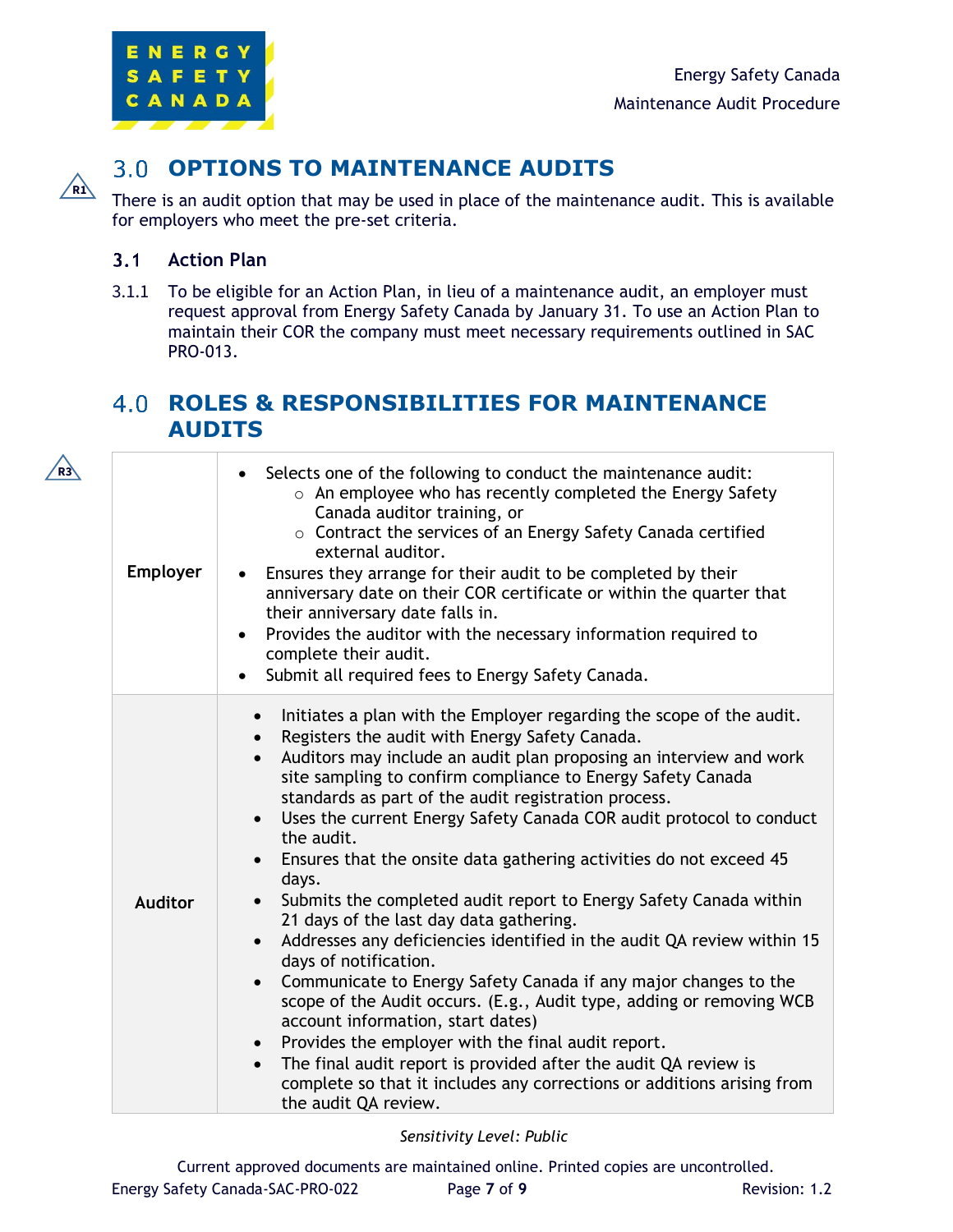| <b>Energy</b><br><b>Safety</b><br>Canada | Communicates COR maintenance requirements to employers.<br>$\bullet$<br>Sends a reminder to COR holders of this requirement prior to their<br>anniversary date of their COR.<br>Receives and approves the audit registration request.<br>Reviews any Audit Plans for team or complex audits.<br>$\bullet$<br>Performs an audit QA review in accordance with the Energy Safety<br>$\bullet$<br>Canada audit QA review procedure once the audit is submitted.<br>Provides timely feedback to the auditor<br>Provides notice to the auditor and the employer once Audit QA review is<br>complete.<br>$\circ$ This notice informs both parties of the requirement that the<br>employer must receive the final version of the audit report from<br>the auditor after QA review is complete.<br>Registers the completion of a maintenance audit with the appropriate<br>$\bullet$<br>governing bodies.<br>In the event that an employer fails to conduct or provide a successful<br>$\bullet$<br>Maintenance Audit within the calendar year (at least 60%), Energy<br>Safety Canada:<br>$\circ$ Informs the employer that their COR is no longer valid.<br>Removes the employer from the official list of Energy Safety<br>$\circ$<br>Canada COR holders.<br>$\circ$ Informs the relevant governing bodies that the employer's COR<br>has been cancelled. |
|------------------------------------------|-----------------------------------------------------------------------------------------------------------------------------------------------------------------------------------------------------------------------------------------------------------------------------------------------------------------------------------------------------------------------------------------------------------------------------------------------------------------------------------------------------------------------------------------------------------------------------------------------------------------------------------------------------------------------------------------------------------------------------------------------------------------------------------------------------------------------------------------------------------------------------------------------------------------------------------------------------------------------------------------------------------------------------------------------------------------------------------------------------------------------------------------------------------------------------------------------------------------------------------------------------------------------------------------------------------------------------------------------------|
|------------------------------------------|-----------------------------------------------------------------------------------------------------------------------------------------------------------------------------------------------------------------------------------------------------------------------------------------------------------------------------------------------------------------------------------------------------------------------------------------------------------------------------------------------------------------------------------------------------------------------------------------------------------------------------------------------------------------------------------------------------------------------------------------------------------------------------------------------------------------------------------------------------------------------------------------------------------------------------------------------------------------------------------------------------------------------------------------------------------------------------------------------------------------------------------------------------------------------------------------------------------------------------------------------------------------------------------------------------------------------------------------------------|

ENERGY SAFETY CANADA